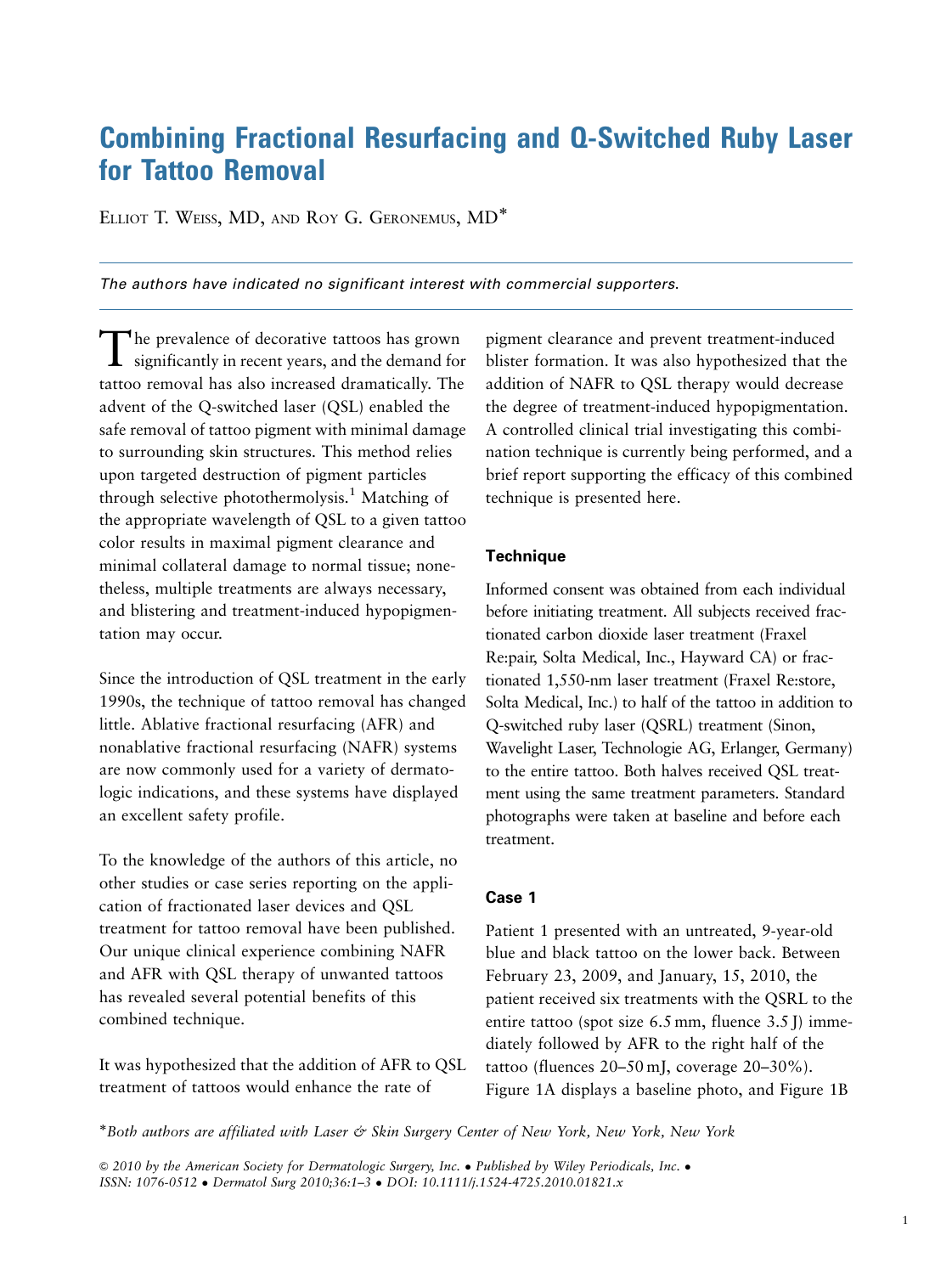

**Figure 1.** (Top) Baseline photograph displaying a 9-year-old blue and black tattoo on the lower back. (Bottom) Photograph of treated tattoo 12 weeks after the sixth treatment. The left side received Q-switched ruby laser (QSRL) only and the right side received ablative fractional resurfacing (AFR) plus QSRL. Note decreased blue and black ink on the AFRand QSRL-treated side.

displays a 12-week follow-up image after the sixth laser treatment. The degree of black and blue tattoo ink clearance is visibly greater on the QSRL- and AFR-treated side.

## **Case 2**

Patient 2 presented with an untreated, 10-year-old professional black tattoo on the lower back. On January 15, 2010, the patient received QSRL treatment to the entire tattoo  $(3.5 \text{ J}, 6.5 \text{ mm} \text{ spot})$  immediately followed by AFR (fluence 20 mJ, 20% coverage) to half of the tattoo. Figure 2A and 2C represent baseline photographs, and Figure 2B and 2D represent corresponding 3-day follow-up images of treated tattoos. Note the absence of blistering on the AFR- and QSRL-treated tattoo (Figure 2B). Diffuse blistering and bullae are present on the tattoo treated with QSRL only (Figure 2D).

#### **Case 3**

Patient 3 presented with an untreated, 8-year-old professional black tattoo on the lower back. Between March 17, 2009, and February 26, 2010, the patient received nine treatments with QSRL to the entire tattoo (spot size 5–6.5 mm, fluence 3–5 J) immediately followed by nine treatments with 1,550-nm NAFR to the right half of the tattoo (fluence 5–70 mJ, 5–30% coverage). Figure 3A displays a baseline photo, and Figure 3B displays a 7-week follow-up image after the ninth laser treatment.



**Figure 2.** (A) Baseline photograph of tattoo. (B) Three-day follow-up photograph of Q-switched ruby laser (QSRL)- and ablative fractional resurfacing (AFR)-treated tattoo. Note the absence of blistering. (C) Baseline photograph of tattoo. (D) Three-day follow-up photograph of tattoo treated with QSRL only. Note diffuse blistering and bullae.